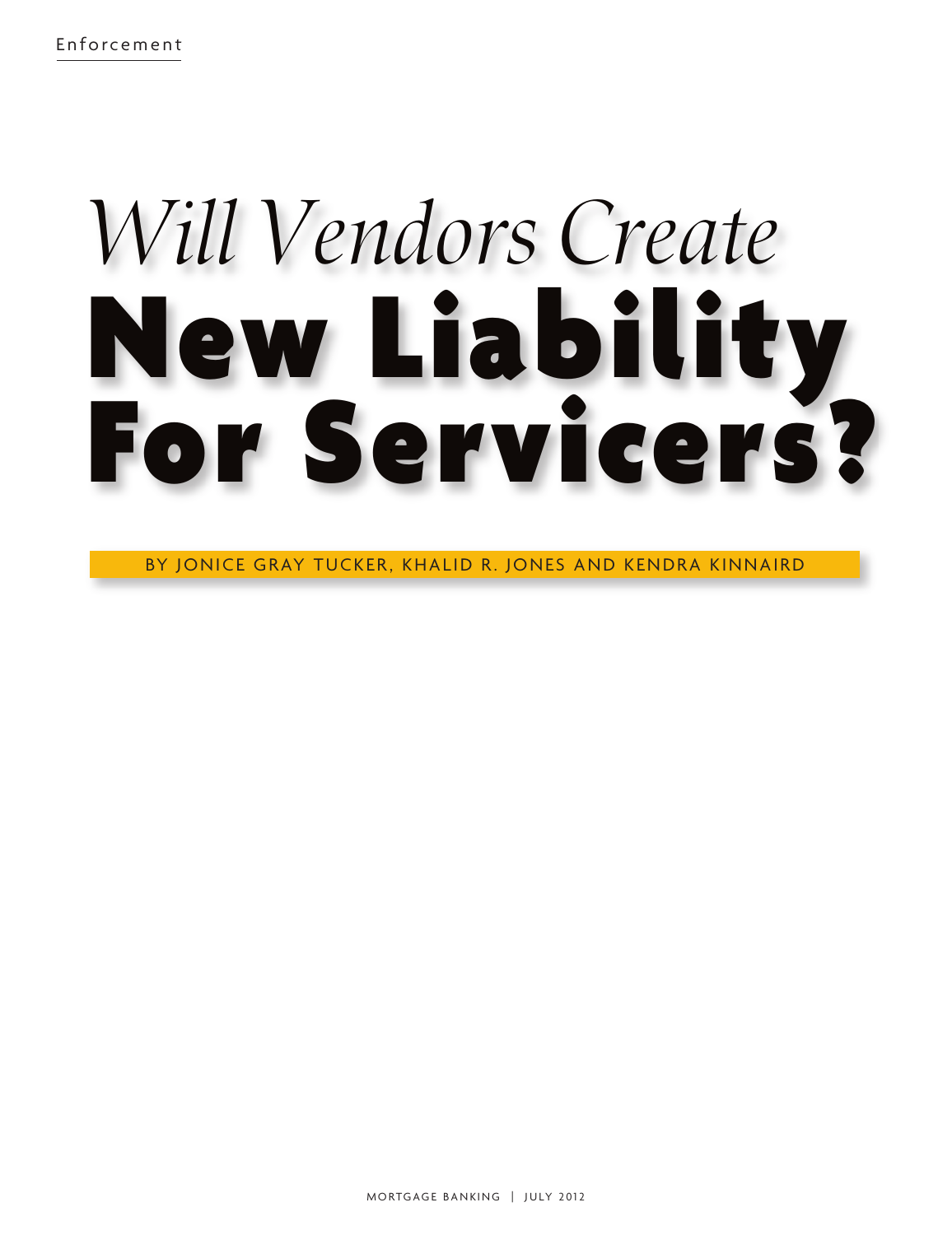

he historic \$26 billion federal-state settlement with the five largest mortgage servicers is the latest evidence that we are facing a sea change in the loan servicing industry—a change that was already under way when the financial crisis hit in 2008. It is becoming apparent that

this reform effort will encompass not only servicers, but their vendors as well, and the future of servicer-vendor relationships. ● The use of out-

side vendors by loan servicers is not new, but their role in default servicing, and the adequacy of their work, has drawn increasing regulatory scrutiny during the mortgage crisis. The quality of services delivered by vendors has received unprecedented attention during the last 18 months, and the work

**Vendors employed to handle foreclosures could be the source of new liability for servicers unless careful precautions are taken.**

of vendors has been the subject of enforcement actions at both the state and federal levels.  $\bullet$  Third-party vendors are ubiquitous in an industry where approximately 50 million residential home loans are serviced. They include inspectors handing pre-foreclosure inspections, law firms and substitute trustees handling foreclosure matters, property preservation companies cleaning and securing abandoned homes, and real estate companies responsible for marketing and selling real estate–owned (REO) properties.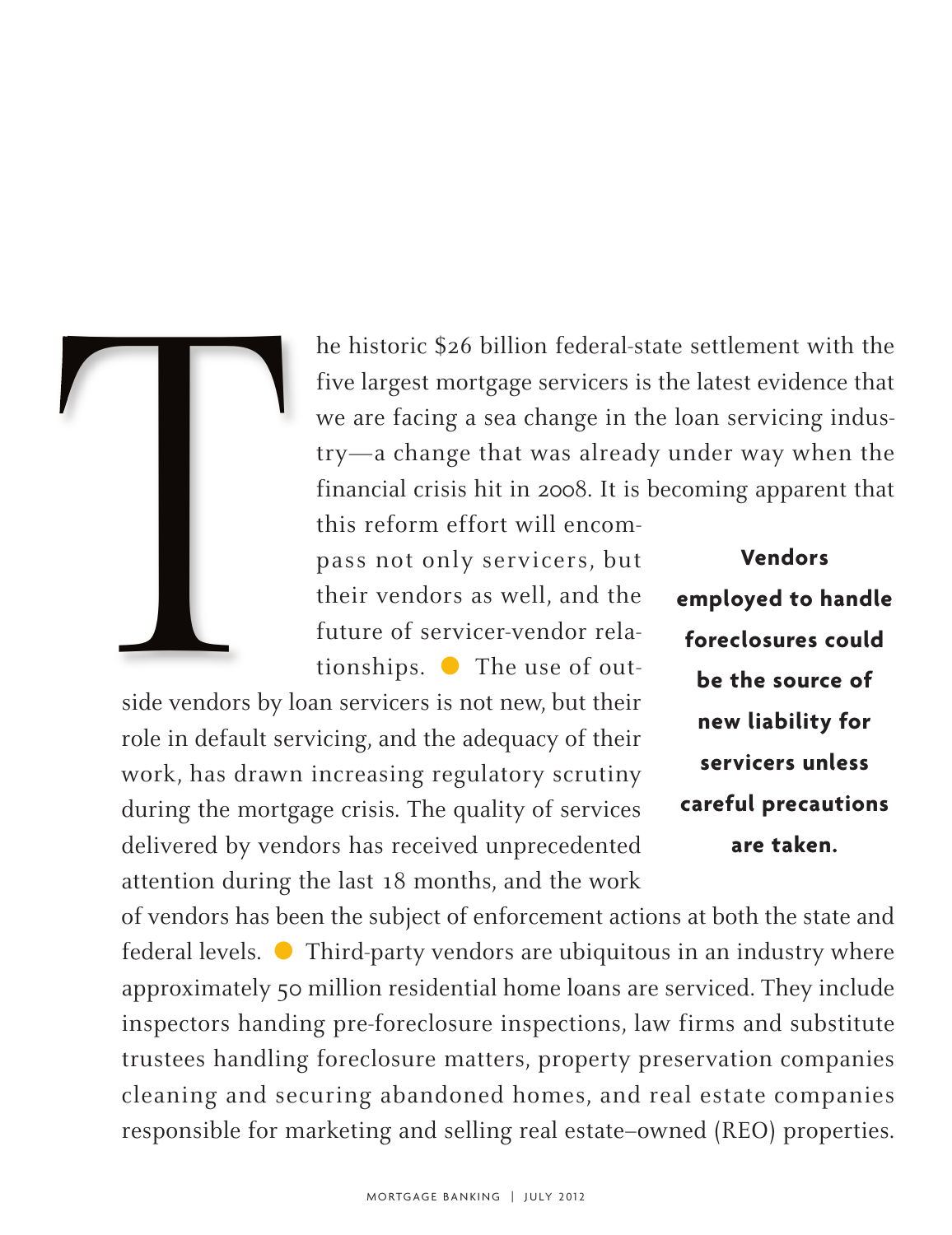Some of these third-party vendors have important, although traditionally lesser-known, roles in the foreclosure process, but the continuing foreclosure crisis is shining a spotlight on them.

The relationships between mortgage lenders and affiliated default service companies, and conduct relating thereto, have been the subject of high-profile Federal Trade Commission (FTC) investigations and subsequent enforcement actions in the past. Of late, however, servicers have begun to face allegations that actions undertaken by vendors with whom they have arm's-length

relationships are potentially unfair, deceptive or otherwise illegal, and that they, in turn, bear responsibility for ensuring that such conduct does not occur.

Continued regulatory and enforcement focus on servicervendor relationships suggests that more widespread derivative liability may be looming on the horizon. As enforcement actions discussed here demonstrate, servicers that implement effective processes for choosing, retaining and monitoring vendors will be best positioned to avoid this risk.

To date, state banking regulators and attorneys general (AGs) have focused enforcement resources on the servicing practices of the very largest servicers while also pursuing direct actions against a bevy of third-party service providers involved in the foreclosure process for alleged improprieties.

Federal agencies, principally, have targeted industrywide management of the foreclosure process by major servicers, examining both the relationship between servicers and their vendors and the specific practices of both. The recent federal-state settlement with the five largest loan servicers illustrates the level of emphasis placed on management of third-party providers, as it includes a host of provisions related to oversight of servicing vendors.

This article discusses regulation of servicers' relationships with foreclosure vendors, and recommends best practices for managing these relationships in today's regulatory environment.

### **State enforcement activity against vendors**

State attorneys general from New York to Florida to Washington State have targeted individual foreclosure firms, trustee service companies and document management companies in actions alleging a variety of improprieties.

In April 2011, New York Attorney General Eric Schneiderman subpoenaed the state's largest foreclosure law firm, the Steven J. Baum firm, which handled an estimated 40 percent of New York foreclosures, and its related default servicing company, Pillar Processing. Judges across the state had rejected cases filed by the Baum firm based on its failure to provide necessary documentation, and at least one New York bankruptcy judge refused to accept documentation filed by Pillar Processing.

In connection with the investigation, the New York attorney general concluded that from at least 2007 through 2009, Baum attorneys verified foreclosure complaints stating that the plaintiff was "the owner and holder of the note and mortgage being foreclosed," notwithstanding their inability to provide documentary proof for these claims.

**C***ontinued regulatory and enforcement focus on servicer-vendor relationships suggests that more widespread derivative liability may be looming on the horizon.*

On March 22, 2012, Schneiderman announced a \$4 million settlement with Baum and Pillar.

> In August 2010, Florida Attorney General Bill McCollum launched investigations into the practices of eight foreclosure law firms, triggering the collapse of two firms and leaving thousands of Florida foreclosures in limbo. The consequences of the withdrawal of these two large firms from the market were immediately felt: Florida presently has among the longest foreclosure timelines in the country, with more than two years, on average, for

a case to get through the foreclosure system.

In late 2011, Nevada Attorney General Catherine Cortez Masto sued a document management company, its subsidiaries and two of its title officers for allegedly falsifying foreclosure documents. The lawsuit alleged widespread "robo-signing," improper control over foreclosure attorneys and the foreclosure process, and argued the company sacrificed accuracy and integrity in the foreclosure process in the interest of speed. The 606 count indictment against the two individuals claimed they directed employees to forge their names on foreclosure documents.

At least four other states have acted against document management companies, including Michigan, Illinois, California and Missouri.

In February 2012, a Missouri grand jury indicted Alpharetta, Georgia–based DocX LLC on forgery charges, alleging DocX employees defrauded the recorder's office by filing fraudulently notarized documents.

In March 2012, servicers were under attack in Texas, North Carolina and Kentucky, with counties in those states challenging alleged fraudulently executed and notarized mortgage documents.

The practices of foreclosure trustees also have come under fire. In April 2011, the Washington attorney general's office ordered dozens of foreclosure trustees to address what it characterized as "widespread" violations of the states "physical presence" requirements for foreclosure trustees. In Washington, foreclosure trustees must maintain a physical presence in the state, with active local telephone service for consumers wishing to make last-minute payoffs or act to stop scheduled foreclosures.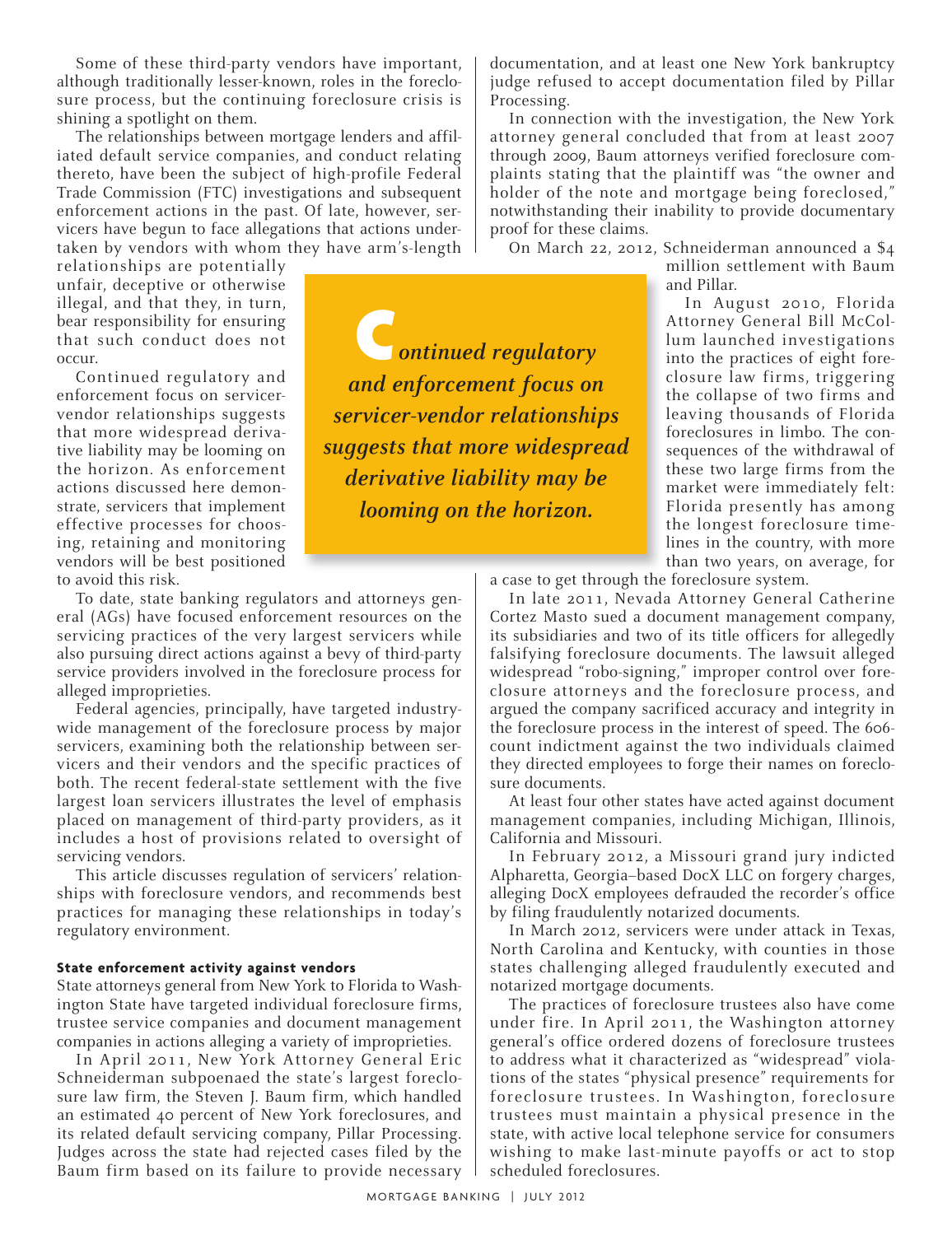# **Federal and state enforcement actions against major servicers**

In March 2012, a combined group of federal and state agencies entered into a \$26 billion settlement with the five largest residential mortgage servicers. While the settlement resolves claims underlying numerous government probes, it preserves the right of third parties to file claims arising out of the misconduct of servicers not covered by the settlement, thus allowing civil claims by individual consumers.

The settlement requires the servicers subject to its terms to adhere to a new set of servicing standards. These standards include numerous provisions relating to management of third-party service providers, including: 1) adopting policies and processes for oversight and management of providers, including procedures to review and address consumer complaints against them; 2) periodically reviewing both the performance and the adequacy of internal controls of third-party providers; 3) establishing certification processes that will ensure that law firm attorneys are licensed to practice in the relevant jurisdiction, have the requisite experience, and that firm services comply with applicable law and regulations; and 4) limiting servicing fees such as default-, foreclosure- and bankruptcy-related fees.

The provisions of this settlement are widely viewed as establishing *de facto* national servicing standards and a framework for anticipated servicing rules by federal regulators.

This landmark settlement followed a flurry of regulatory activity related to default servicing at the federal level. In April 2011, the Office of the Comptroller of the

Currency (OCC), the Federal Reserve Board (FRB) and the Office of Thrift Supervision (OTS) entered into consent orders with 14 federally regulated mortgage servicers related to alleged deficiencies in their default servicing practices.

The consent decrees were the outgrowth of a horizontal review undertaken in the fourth quarter of 2010 that allegedly found myriad weaknesses in servicing practices, including deficiencies in document retention by third-party firms as well as inadequate guidance, poli-

cies, procedures and contracts between servicers and their vendors.

With respect to interactions with third-party vendors, the consent orders required the servicers to: 1) implement appropriate policies and procedures to ensure third-party provider compliance with legal requirements during foreclosure proceedings; 2) take measures to ensure proper record-keeping and filing of original documents and documents sent to third parties; and 3) implement policies to ensure periodic reviews of third-party providers.

The consent orders also required a look-back loan-file

review aimed at compensating consumers who suffered "financial injury," due in some instances to noncompliance by third parties.

# **Federal regulation**

On June 30, 2011, the OCC issued supervisory guidance conveying its expectations for the oversight and management of foreclosures. This guidance addressed management of third-party vendors, including the need to define the roles for which third parties are hired, monitor performance and properly structure and prudently manage relationships with third-party providers. It also requires banks and thrifts under OCC supervision to conduct selfassessments and foreclosure-file reviews.

In October 2011, the Consumer Financial Protection Bureau (CFPB) issued its mortgage servicing examination procedures, specifically addressing the conduct of third-party vendors. The examination guidance focuses on the relationship between servicers and vendors, signaling an expectation that servicers will ensure that vendors effectively manage compliance with federal consumer financial laws applicable to the product or service being provided.

Most recently, in April 2012, the CFPB issued additional guidance on servicer responsibilities for thirdparty vendor management, reiterating the servicer's duty to ensure such business arrangements do not present unwarranted risks to consumers.

The CFPB's most recent guidance indicates that servicers should conduct thorough due diligence of their providers' compliance with law; review their providers' training materials to ensure appropriate training and

> oversight of employees; and take prompt action (including terminating relationships) when problems are identified through the monitoring process.

### **Recommendations and best practices**

Regulators no longer view foreclosure as a fragmented process involving discrete elements such as pre-foreclosure default servicing, pre-judgment case management and post-judgment foreclosure sale, but rather see it as a unified process. Accordingly, servicers can no longer afford to rely

exclusively on foreclosure counsel, trustees, document management companies or other vendors for assurance that foreclosures are handled in compliance with laws and guidelines.

As recent government enforcement and regulatory actions make clear, it is incumbent on loan servicers to use due diligence to select and engage foreclosure vendors, monitor the quality of their work, and identify and mitigate problems arising from these engagements. Failure to do so could lead to damaging examination reports from the federal and state agencies, exposure to potential enforcement actions and private litigation.

In this environment, adopting the following best

**R***egulators no longer*

*view foreclosure as a fragmented process involving*

> *discrete elements . . . , but rather see it as a*

> > *unified process.*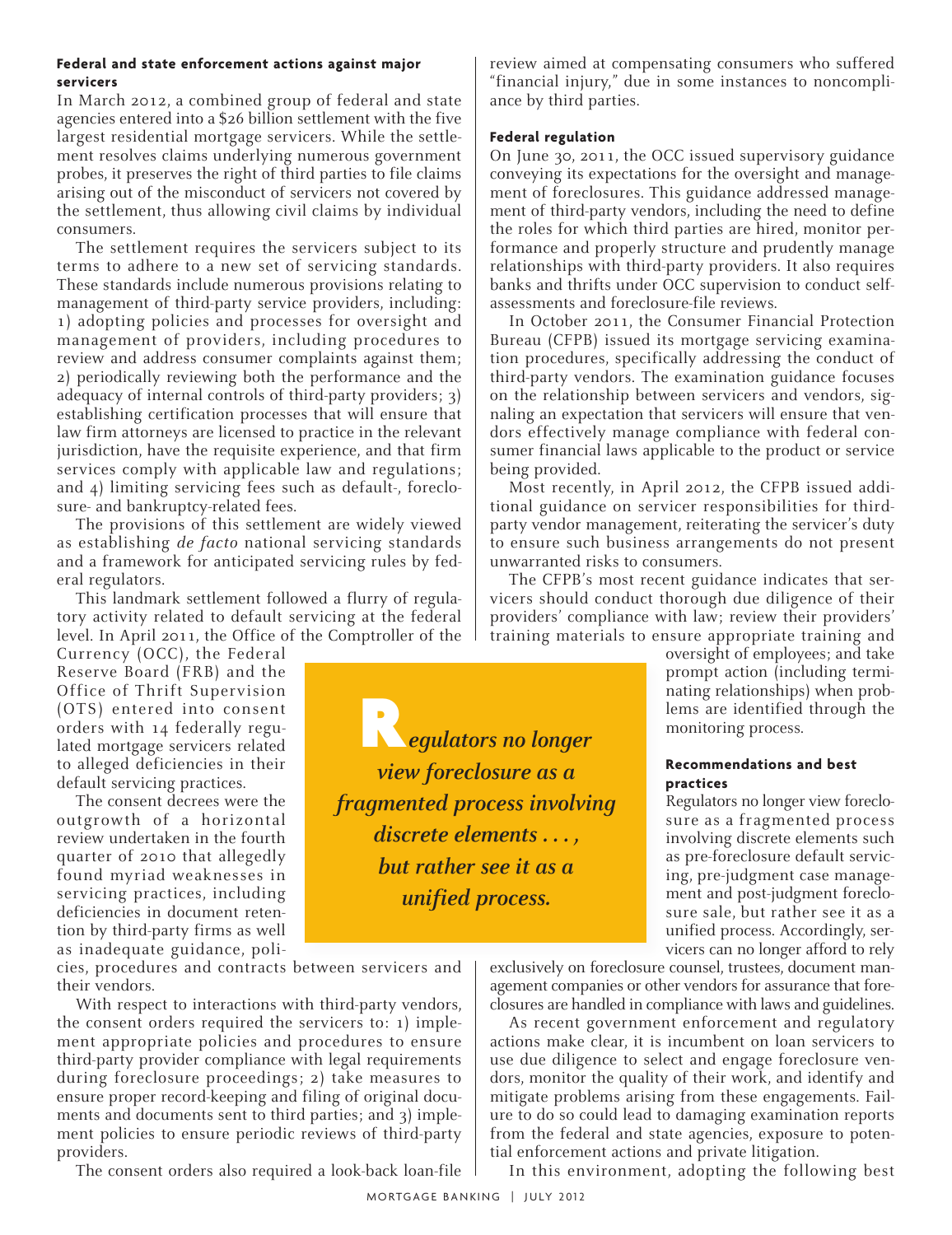practices may bolster servicers' compliance management systems and help them avoid liability for improper conduct by their vendors. Consider taking the following steps:

# **1.** *Establish written guidelines and criteria for the selection of service providers.*

While servicers may have legitimate reasons for mak-

ing foreclosure referrals to a limited number of foreclosure counsel and/or trustee services (including familiarity, competency and efficiency), clearly established and documented selection criteria will reduce the appearance of impropriety in the selection process.

Moreover, established criteria provide a baseline for measuring alternative providers when making vendor retention and removal decisions.

Appropriate criteria should include the provider's qualifications, organization and manage-

ment expertise, service capacity, level of complaints (and proportion of successfully resolved complaints), sophistication of information systems, existence of fully implemented quality-assurance and disaster-recovery plans, insurance coverage, financial viability, and compliance with licensing requirements and rules and regulations.

As with all organizations, situations change over time. A foreclosure firm may gain (or lose) expertise, personnel or financial resources from one year to the next. Essential operating systems may fail or become obsolete. Stronger or more creative vendors may become available.

Revisiting vendors periodically helps ensure that the criterion on which the initial selection rests still pertains. Documents such as vendor liability insurance policies, occupational or professional licenses and their regulatory examination reports should be obtained annually and reviewed.

Where services provided by a third party involve interfacing with consumers, face-to-face meetings with the service provider's management and key employees also can reveal a wealth of useful information.

# **2.** *Establish written record-keeping guidelines and protocols for service providers, and monitor their implementation.*

To ensure immediate access to key documents that reside primarily with vendors, servicers should adopt and enforce clear document-retention protocols. Such protocols should outline in detail the specific documents to be retained, as well as the retention period, retention method, anticipated time frames for delivery and/or uploading, and naming conventions for the documents in question.

In crafting these guidelines, servicers should be aware of differences in document nomenclature among the states and recognize that even among providers within a single state, documents may be referred to inconsistently.

Servicers' contracts with vendors should include the parties' expectations for vendor compliance with recordkeeping and document-transmission guidelines. Document-transmission guidelines should contain safeguards against inadvertent disclosure or misdirection of documents, particularly for those that contain non-public per-

> sonal or financial information about consumers. Servicers should establish contractual rights to audit providers for compliance with required recordkeeping, rights to terminate or sanction non-compliance, and ensure adequate indemnities to cover financial losses in case of inadvertent disclosure, loss of documents or other problems.

# **3.** *Establish state-by-state foreclosure-compliance review checklists.*

Because foreclosure processes are created by state law, foreclo-

sure service providers should be monitored regularly for compliance with applicable state law. Servicers should select providers with robust procedures for keeping abreast of statutory changes.

State-by-state foreclosure checklists can be useful for servicer personnel education and training, as well as for quality-control monitoring of vendors. Checklists should identify the steps in the foreclosure process and the documentation appropriate to each step, such as service of process and posting or publication of notice.

Because foreclosure procedures vary considerably from state to state, one-size-fits-all solutions are not ideal for the creation of such checklists. Servicers' in-house legal staffs, outside counsel distinct from foreclosure counsel, title companies and consultants are useful in this effort.

As with other compliance-related tools, the information checklists should be updated regularly because state foreclosure laws are being constantly amended. For example, a number of states added mandatory mediation to the foreclosure process as a result of the financial crisis, and others placed temporary moratoria on foreclosures. Failure of a servicer or vendor to update state-by-state foreclosure information to include these requirements could result in costly and ineffective foreclosure filings with potential risk of suit by injured consumers as well as negative examination findings, investigations or enforcement actions by federal and/or state regulators.

# **4.** *Conduct periodic review of foreclosure-related documentation prepared by service providers.*

Periodic review of foreclosure documentation prepared by third-party providers is essential. The quality and accuracy of documentation provided to consumers and courts has been at the heart of many of the enforcement actions described here, and of late, inadequate



**P***eriodic review of*

*foreclosure documentation prepared by third-party providers is essential.*